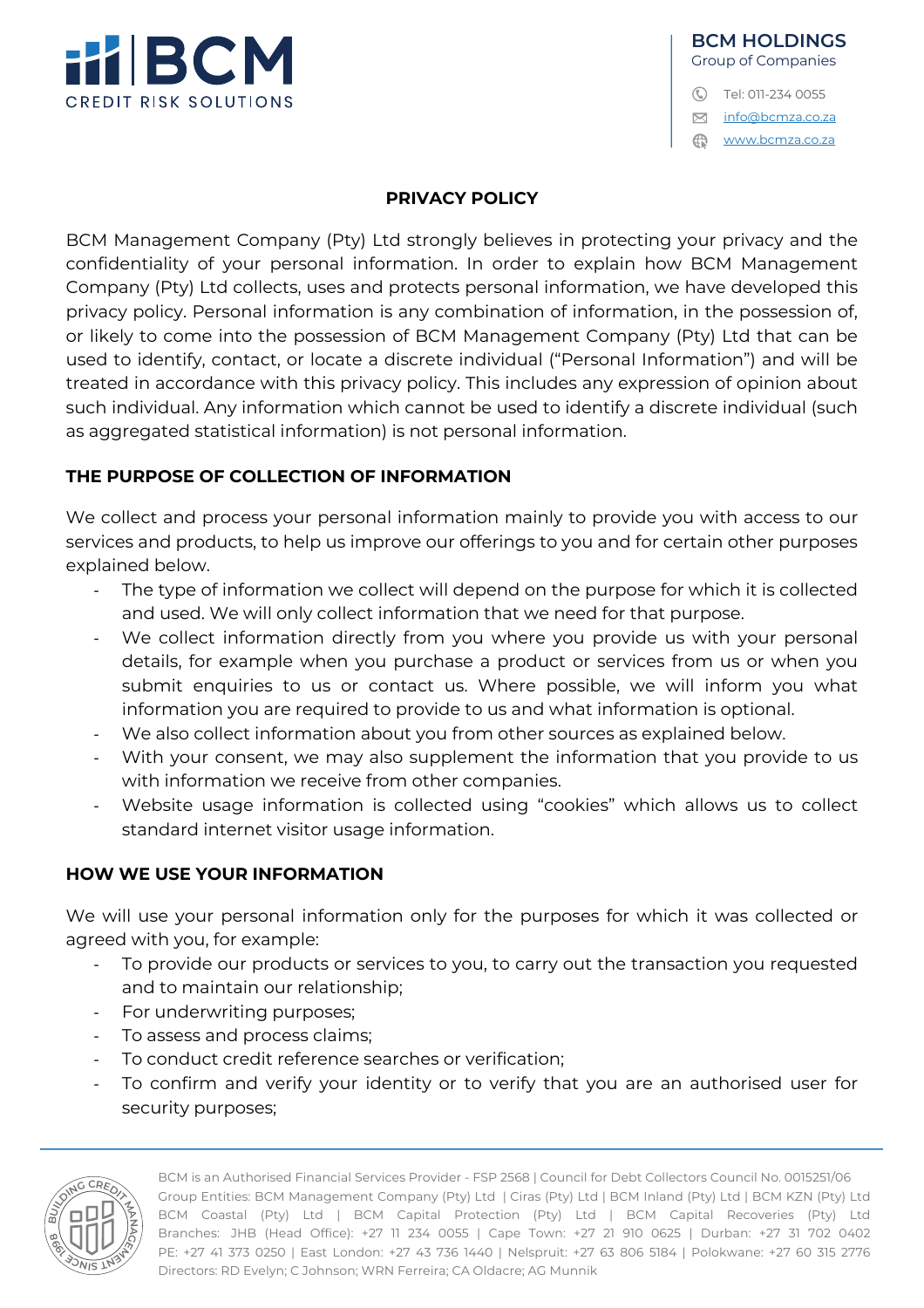- For operational purposes, and where applicable, credit scoring and assessment and credit management;
- For purposes of claim checks (e.g. Credit Insurance Claims);
- For the detection and prevention of fraud, crime, money laundering or other malpractice;
- For debt tracing or debt recovery;
- To conduct market or customer satisfaction research or for statistical analysis;
- For audit and record keeping purposes:
- In connection with legal proceedings.
- We will also use your personal information to comply with legal and regulatory requirements or industry codes to which we subscribe, or which apply to us, or when it is otherwise allowed by law

# **DISCLOSURE OF INFORMATION**

We may disclose your personal information to our service providers who are involved in the delivery of products or services to you. We have agreements in place to ensure that they comply with these privacy terms.

We may share your personal information with, and obtain information about you from:

- Third parties for the purposes listed above, for example credit reference and fraud prevention agencies, law enforcement agencies;
- Other insurers to prevent fraudulent claims;
- Other companies, when we believe it will enhance the services and products we can offer to you, but only where you have not objected to such sharing;
- Other third parties from whom you have chosen to receive marketing information.
- We may also disclose your information:
	- o Where we have a duty or a right to disclose in terms of law or industry codes;
	- o Where we believe it is necessary to protect our rights.

## **INFORMATION SECURITY**

We are legally obliged to provide adequate protection for the personal information we hold and to stop unauthorised access and use of personal information. We will, on an ongoing basis, continue to review our security controls and related processes to ensure that your personal information is secure.

Our security policies and procedures cover:

- Physical security;
- Computer and network security;
- Access to personal information;
- Secure communications;
- Security in contracting out activities or functions;
- Retention and disposal of information;
- Acceptable usage of personal information;
- Governance and regulatory issues;



BCM is an Authorised Financial Services Provider - FSP 2568 | Council for Debt Collectors Council No. 0015251/06 Group Entities: BCM Management Company (Pty) Ltd | Ciras (Pty) Ltd | BCM Inland (Pty) Ltd | BCM KZN (Pty) Ltd BCM Coastal (Pty) Ltd | BCM Capital Protection (Pty) Ltd | BCM Capital Recoveries (Pty) Ltd Branches: JHB (Head Office): +27 11 234 0055 | Cape Town: +27 21 910 0625 | Durban: +27 31 702 0402 PE: +27 41 373 0250 | East London: +27 43 736 1440 | Nelspruit: +27 63 806 5184 | Polokwane: +27 60 315 2776 Directors: RD Evelyn; C Johnson; WRN Ferreira; CA Oldacre; AG Munnik